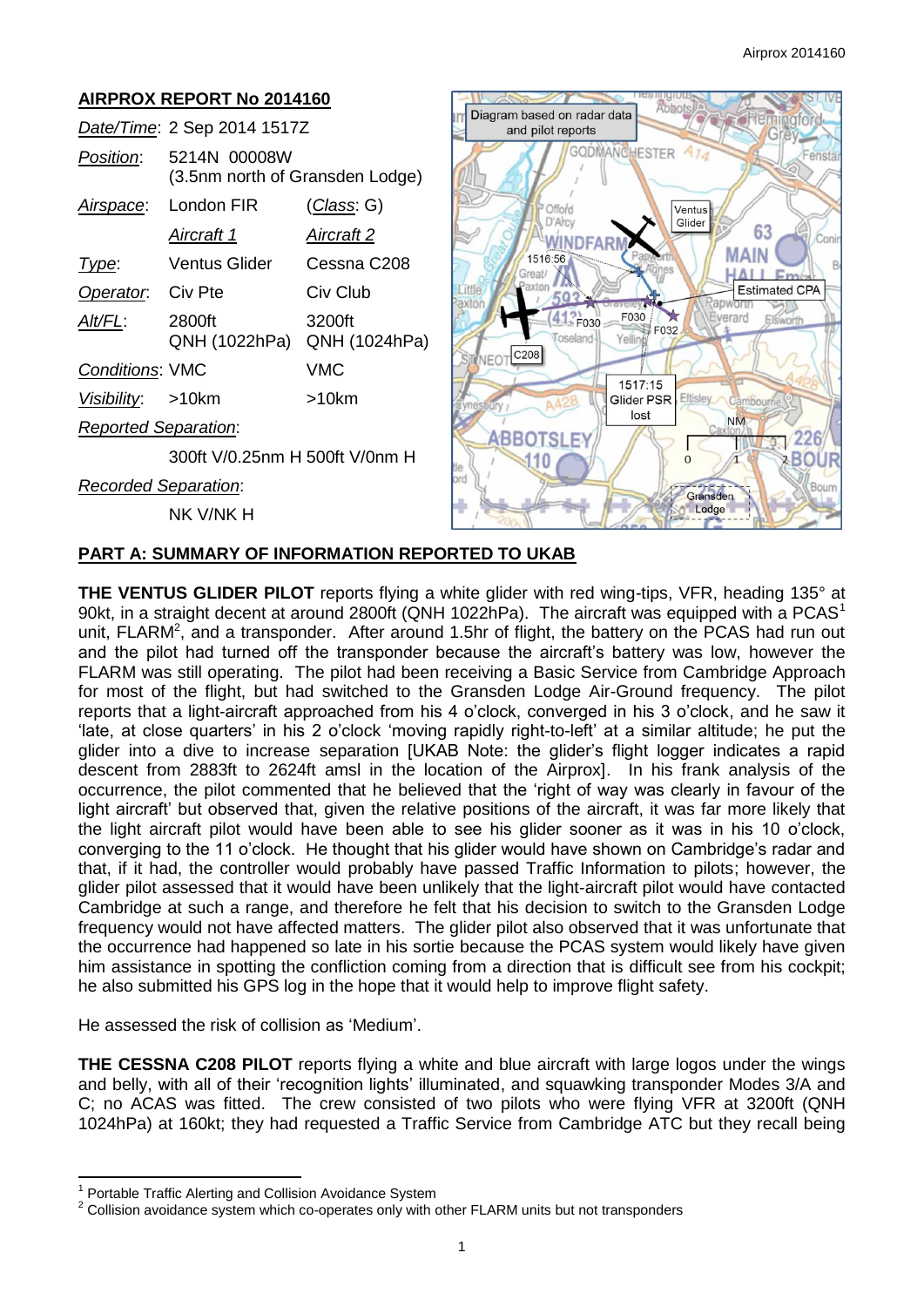told that the radar was not operating and had accepted a Basic Service. The PH<sup>3</sup> spotted a glider, which was thermalling ahead; lower than the Cessna but on their planned route. The PM $4$  observed that the glider appeared to be on a 'constant bearing'. The PH noted that it was making tight turns and, assuming the glider pilot 'was catching a good thermal', elected to turn right around 30° to head east. The C208 crew maintained visual contact with the glider, passing 500-800ft above it, and turned back on track when it passed through their 9 o'clock; they lost sight of the glider as it passed through their 7.30 position. The C208 pilot noted that his aircraft is substantially larger than the more common C172 and can give other pilots the impression that it is closer than it really is.

He assessed the risk of collision as 'None'.

#### **Factual Background**

The weather at Cambridge at 1450 was recorded as:

METAR EGSC 021450Z VRB02KT 9999 BKN042 20/10 Q1023

#### **Analysis and Investigation**

#### **CAA ATSI**

The Cambridge controller was providing a combined Aerodrome and Approach control service without the aid of surveillance equipment. The Cambridge ATSU were not aware of the Airprox and therefore no controller report was available. The Glider had been in receipt of a Basic Service from Cambridge Approach but had changed to Gransden Lodge sometime prior to the Airprox.

At 1512:10 the C208 contacted Cambridge Approach reporting 9nm north-northeast of Cranfield, maintaining 3200ft and requesting a Traffic Service. The Cambridge controller passed the QNH (1023hPa), and reported that Cambridge were operating 'non-radar'. A Basic Service was agreed and the C208 pilot was instructed to report passing north abeam Cambridge.

At 1516:30, using the Stansted single-source radar recording, the C208 was shown 12.5nm westnorthwest of Cambridge, tracking east-northeast at FL030. A Glider is shown in the C208's half past ten position at a range of 2nm (Figure 1). The two aircraft converged and at 1517:00 the Glider faded from radar (Figure 2). At 1517:28 radar showed that the C208 had completed a right turn of approximately 30 degrees (Figure 3). At 1517:52 the Glider reappeared on radar 0.7nm behind the C208 (Figure 4). At 1519:50 the C208 was transferred to Lakenheath.

Although it was not possible to positively identify the Glider involved in the Airprox from the radar recording alone, the relative position of the two aircraft and the 30 degree right turn manoeuvring made by the C208, are consistent with the information provided by the pilots' written reports and are a good match for the Ventus pilot's GPS log.

The Glider pilot's written report indicated that the C208 was sighted late in his 2 o'clock and avoiding action was taken by descending. The C208 pilot's written report indicated that he sighted the glider at a range of 2 to 3nm and the two aircraft converged on a constant bearing. The C208 pilot took avoiding action by turning right 30 degrees for 1 or 2nm before turning back on course.

Cambridge ATSU were operating without radar and the controller would not have been aware of the conflict. The Glider was not in receipt of an Air Traffic Control Service. The C208 was in receipt of a Basic Service where, given that the provider of a Basic Service is not required to monitor the flight, pilots should not expect any form of traffic information from a controller<sup>5</sup>.

<sup>&</sup>lt;sup>3</sup><br><sup>3</sup> Pilot Handling<br><sup>4</sup> Pilot Meniterin

Pilot Monitoring

**<sup>5</sup>** CAP774, Paragraph 2.5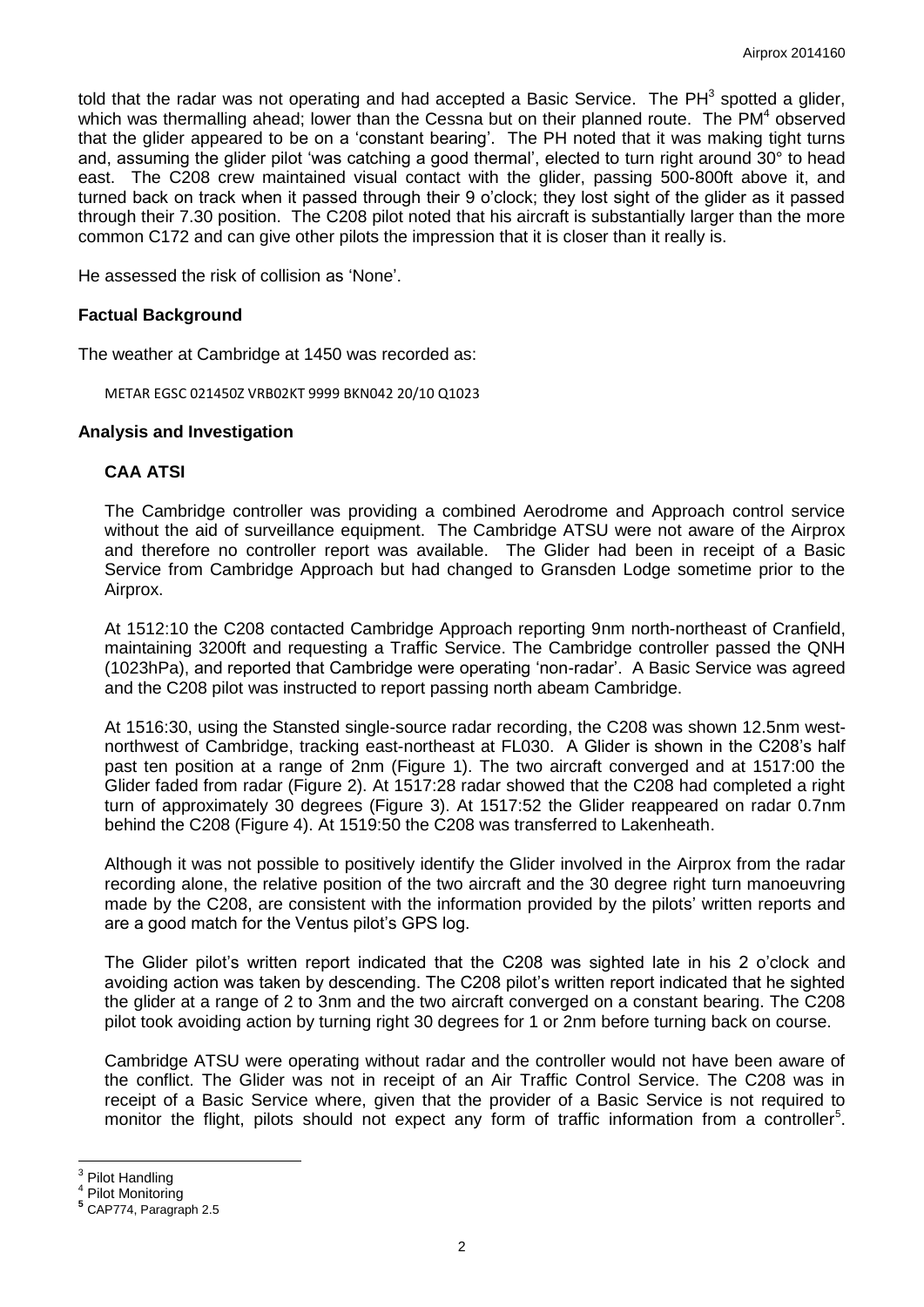Whether traffic information has been provided or not, the pilot remains responsible for collision avoidance without assistance from the controller<sup>6</sup>.



Figure 1 – Stansted single-source radar at 1516:30



Figure 2 – Stansted single-source radar at 1517:00



Figure 3 – Stansted single-source radar at 1517:28

 **6** CAP774, Paragraph 2.9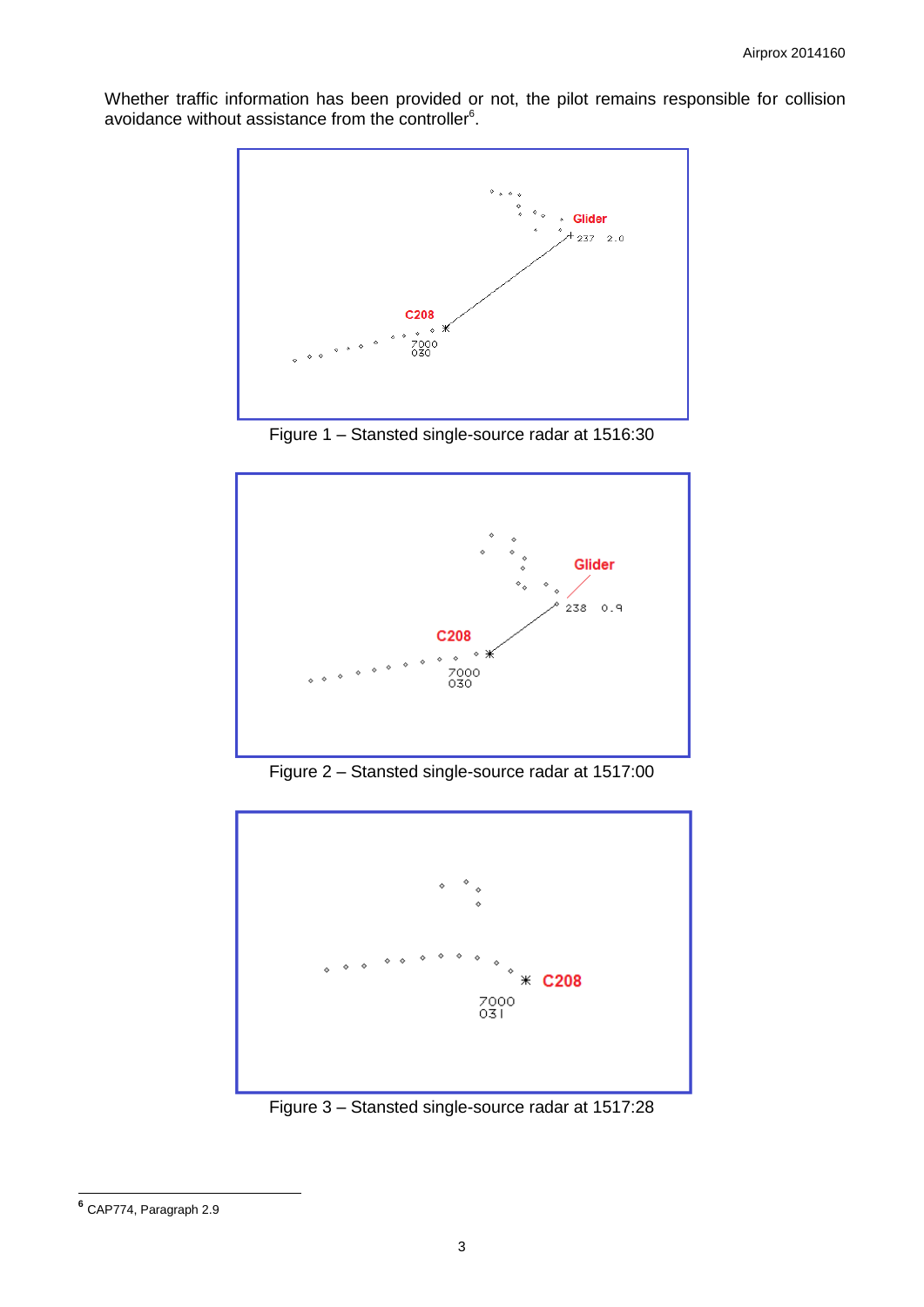

Figure 4 – Stansted single-source radar at 1517:52

# **UKAB Secretariat**

The aircraft were converging so the crew of the powered aircraft (the C208) was required to give way to the glider, which they did<sup>7</sup>.

# **Comments**

# **BGA**

A classic example of see and avoid working in Class G. It's good to come across a well-equipped and well prepared glider pilot who has done his best to communicate with the local ATC unit, but it's unfortunate that the power demands of that equipment are not ideally suited to batterypowered operation.

#### **Summary**

 $\overline{a}$ 

An Airprox was reported in Class G airspace between a Ventus Glider and a Cessna C208, both flying VFR in VMC. The C208 crew saw the glider and gave way to it.

# **PART B: SUMMARY OF THE BOARD'S DISCUSSIONS**

Information available included reports from the pilots of both aircraft, transcripts of the relevant RT frequencies, radar photographs/video recordings, reports from the air traffic controllers involved and reports from the appropriate ATC and operating authorities.

Board members commended the Ventus glider pilot for equipping his aircraft with an impressive suite of electronic conspicuity aids and for his decision to contact ATC on his route. It was unfortunate that the limited battery power available in the glider meant that the equipment was not able to assist the pilot in this Airprox. However, they also noted that the glider pilot thought that his aircraft would show on the Cambridge radar and that the C208 pilot would not be in contact with Cambridge ATC because of the range. In fact, it was the other way around: notwithstanding that Cambridge had no radar anyway that day, gliders are notoriously difficult to detect using radar because of the materials used in their construction and their very low radar cross-section; also the C208 pilot was only receiving a Basic Service from Cambridge because the air traffic controller did not have access to radar on that occasion. Whilst these facts did not directly affect the outcome of this Airprox, the Board observed that these were frequently mentioned misconceptions and wished to highlight them to other airspace users in this report: electronic conspicuity equipment apart, increasing the radar

 $7$  Rules of the Air 2007, Rule 9, Converging